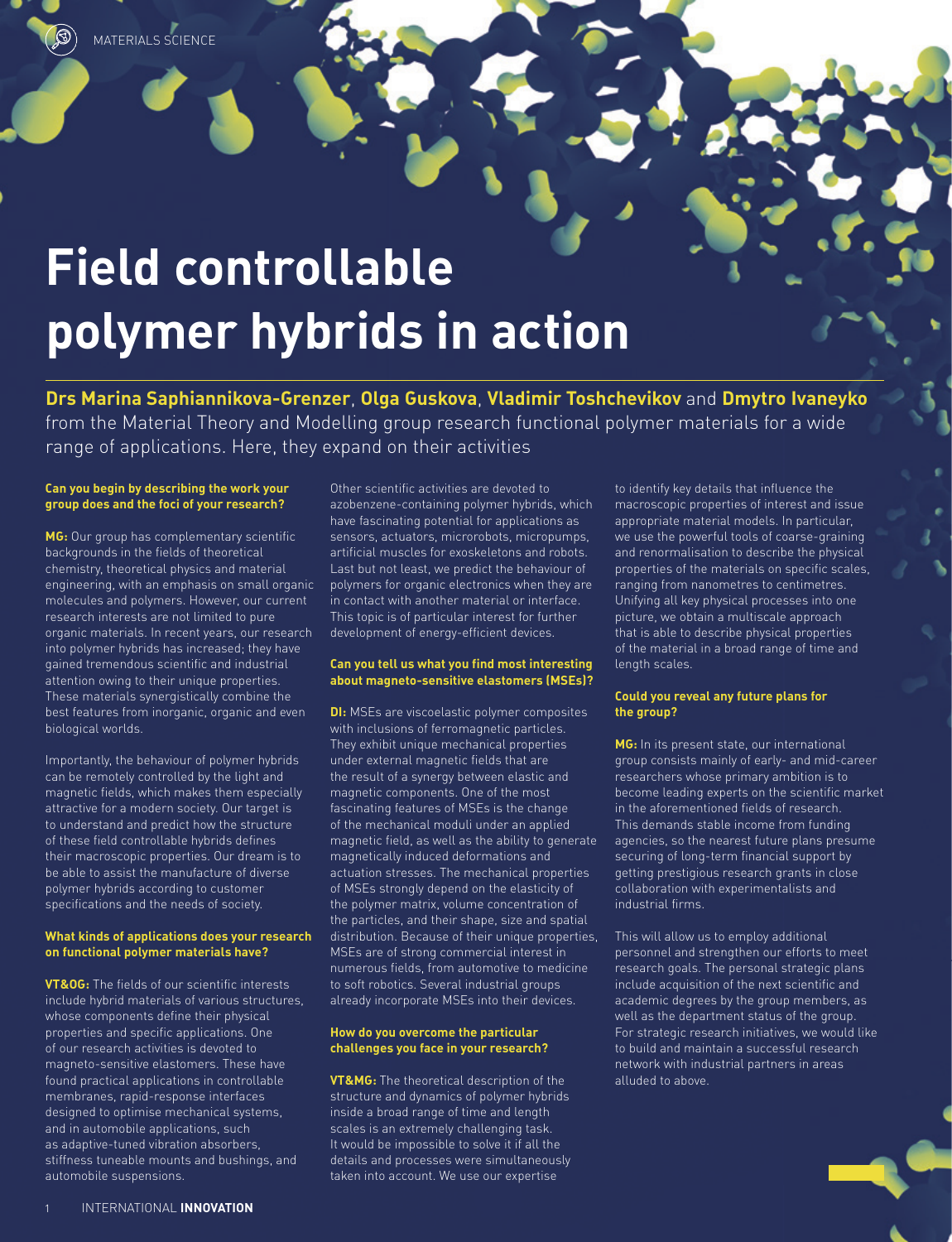### **From fundamental science through to R&D**

**Dresden** are working to advance knowledge regarding the development of field controllable polymer hybrids with new and improved characteristics. Their findings will enable the production of new materials with diverse practical applications



Drs Vladimir Toshchevikov, Olga Guskova, Marina Grenzer and Dmytro Ivaneyko

**FIELD CONTROLLABLE POLYMER** hybrids are multicomponent materials made up of a polymer matrix with organic or inorganic additives. The polymer component, as German chemist Hermann Staudinger understood back in 1920, is represented by giant chain-like macromolecules built from repeating chemical units bonded together. Polymers boast a wide range of mechanical and physical properties, but as such lack sensitivity to external electric, magnetic and light fields. This can be outsmarted in polymer hybrids by incorporating light-sensitive moieties or iron particles in otherwise non-conductive and non-magnetic polymers. The resulting polymer hybrids show a strong response to external fields and can be controlled by the latter.

The breadth of potential for the polymer hybrids is such that they present a fascinating and exciting field of enquiry in both science and technology. Indeed, field controllable polymers are one example of polymers that have been created with an extraordinary amount of advanced magnetic, optic and electronic



Relative change of the shear modulus of MSEs as a function of the relative magnetisation for different volume fractions of particles: 1%, 5% and 10%.

properties. The benefits of research into this specific type of polymer includes the fact that it is possible to tweak the properties of it without exorbitant cost. Material usage is also often low which, given the ever-increasing environmental concerns, is a particularly attractive perspective.

The 'Material Theory and Modelling' (MTM) group focuses on developing understanding of functional polymer materials that is orientated around practical applications. Together, Drs Marina Grenzer, Olga Guskova, Vladimir Toshchevikov and Dmytro Ivaneyko perform research into field controllable polymer hybrids. Their work represents the potential for imbuing materials with new field controllable functions that meet the demands of industry. The MTM group also researches mechanical behaviour of polymer networks reinforced with rigid particles, which is important for the development of tyres.

#### **APPRECIATING REPRESENTATIONS FROM DIFFERENT SCALES**

Theoretical studies on field controllable polymer hybrids is a rapidly growing field of polymer science that has been developing over the past few decades. Nowadays, it incorporates a number of novel theories and computer simulations to enable molecular and morphological designs, and predictions of macroscopic properties. As such, the MTM group performs computer simulations alongside analytical studies to generate deeper understanding of the molecular processes that occur in functional polymer hybrids under external fields.

"For our research, we apply a number of methods and approaches, including analytical models of statistical physics based on the